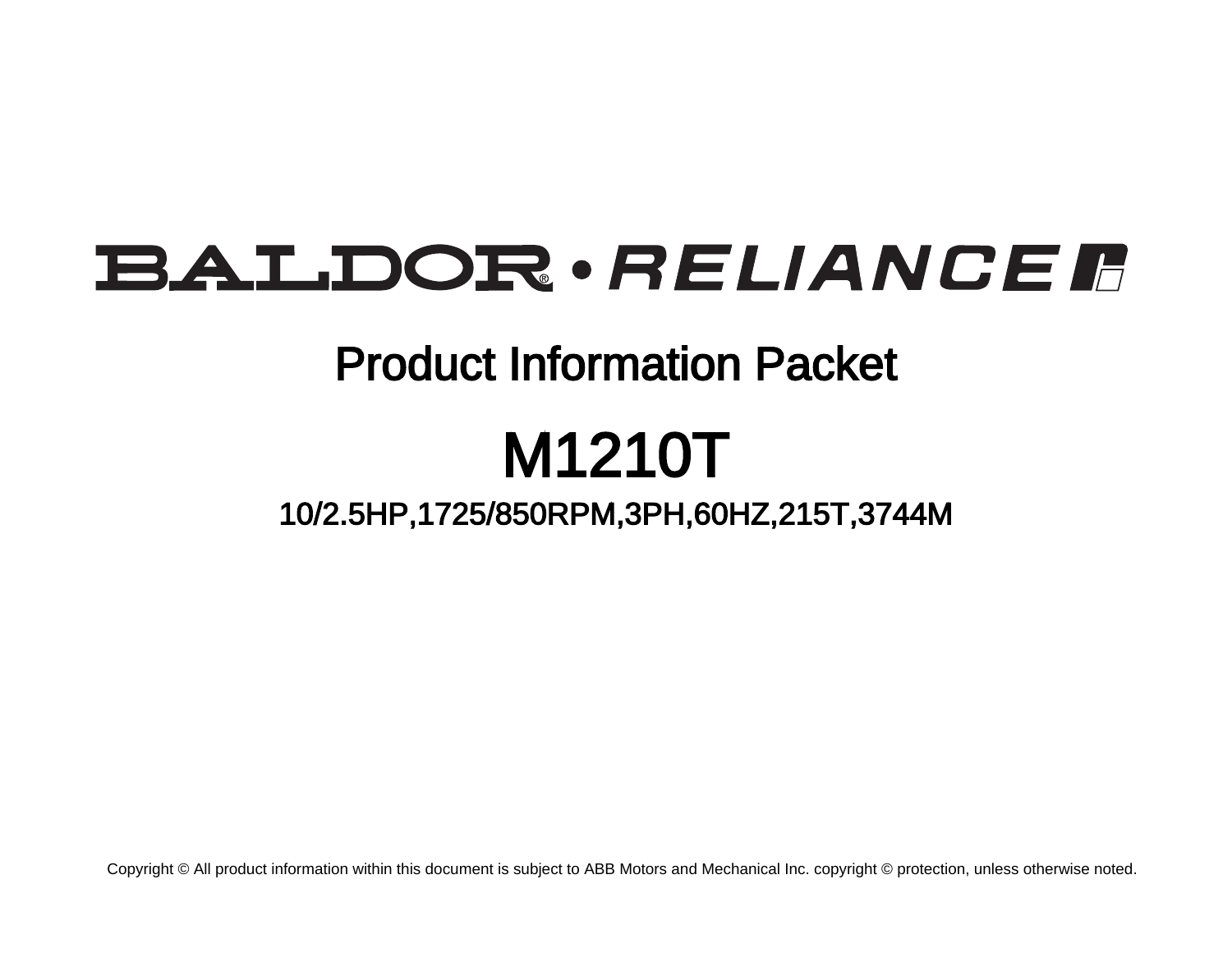### BALDOR · RELIANCE F Product Information Packet: M1210T - 10/2.5HP,1725/850RPM,3PH,60HZ,215T,3744M

| <b>Part Detail</b> |           |             |            |             |        |                      |    |
|--------------------|-----------|-------------|------------|-------------|--------|----------------------|----|
| Revision:          | AC        | Status:     | PRD/A      | Change #:   |        | Proprietary:         | No |
| Type:              | AC        | Elec. Spec: | 37WGY058   | CD Diagram: | CD0032 | Mfg Plant:           |    |
| Mech. Spec:        | 37B001    | Layout:     | 37LYB001   | Poles:      | 04/08  | <b>Created Date:</b> |    |
| Base:              | <b>RG</b> | Eff. Date:  | 02-11-2022 | Leads:      | 6#14   |                      |    |

| <b>Specs</b>                           |                         |                                  |                              |
|----------------------------------------|-------------------------|----------------------------------|------------------------------|
| <b>Catalog Number:</b>                 | M1210T                  | <b>Insulation Class:</b>         | F                            |
| Enclosure:                             | <b>OPEN</b>             | <b>Inverter Code:</b>            | Not Inverter                 |
| Frame:                                 | 215T                    | IP Rating:                       | <b>NONE</b>                  |
| <b>Frame Material:</b>                 | Steel                   | <b>KVA Code:</b>                 | J                            |
| Motor Letter Type:                     | Three Phase             | <b>Lifting Lugs:</b>             | <b>Standard Lifting Lugs</b> |
| Output @ Frequency:                    | 10.000 HP @ 60 HZ       | <b>Locked Bearing Indicator:</b> | No Locked Bearing            |
|                                        | 2.500 HP @ 60 HZ        | Motor Lead Quantity/Wire Size:   | 6 @ 14 AWG                   |
| Synchronous Speed @ Frequency:         | 1800 RPM @ 60 HZ        | <b>Motor Lead Exit:</b>          | Ko Box                       |
| Voltage @ Frequency:                   | 460.0 V @ 60 HZ         | <b>Motor Lead Termination:</b>   | <b>Flying Leads</b>          |
| XP Class and Group:                    | None                    | Motor Type:                      | 3744M                        |
| <b>XP Division:</b>                    | Not Applicable          | <b>Mounting Arrangement:</b>     | F <sub>1</sub>               |
| <b>Agency Approvals:</b>               | <b>UR</b>               | <b>Product Family:</b>           | <b>General Purpose</b>       |
|                                        | <b>CSA</b>              | <b>Pulley End Bearing Type:</b>  | Ball                         |
| <b>Auxillary Box:</b>                  | No Auxillary Box        | <b>Pulley Face Code:</b>         | Standard                     |
| <b>Auxillary Box Lead Termination:</b> | None                    | <b>Pulley Shaft Indicator:</b>   | Standard                     |
| <b>Base Indicator:</b>                 | Rigid                   | <b>Rodent Screen:</b>            | None                         |
| <b>Bearing Grease Type:</b>            | Polyrex EM (-20F +300F) | <b>Shaft Extension Location:</b> | <b>Pulley End</b>            |
| Blower:                                | None                    | <b>Shaft Ground Indicator:</b>   | No Shaft Grounding           |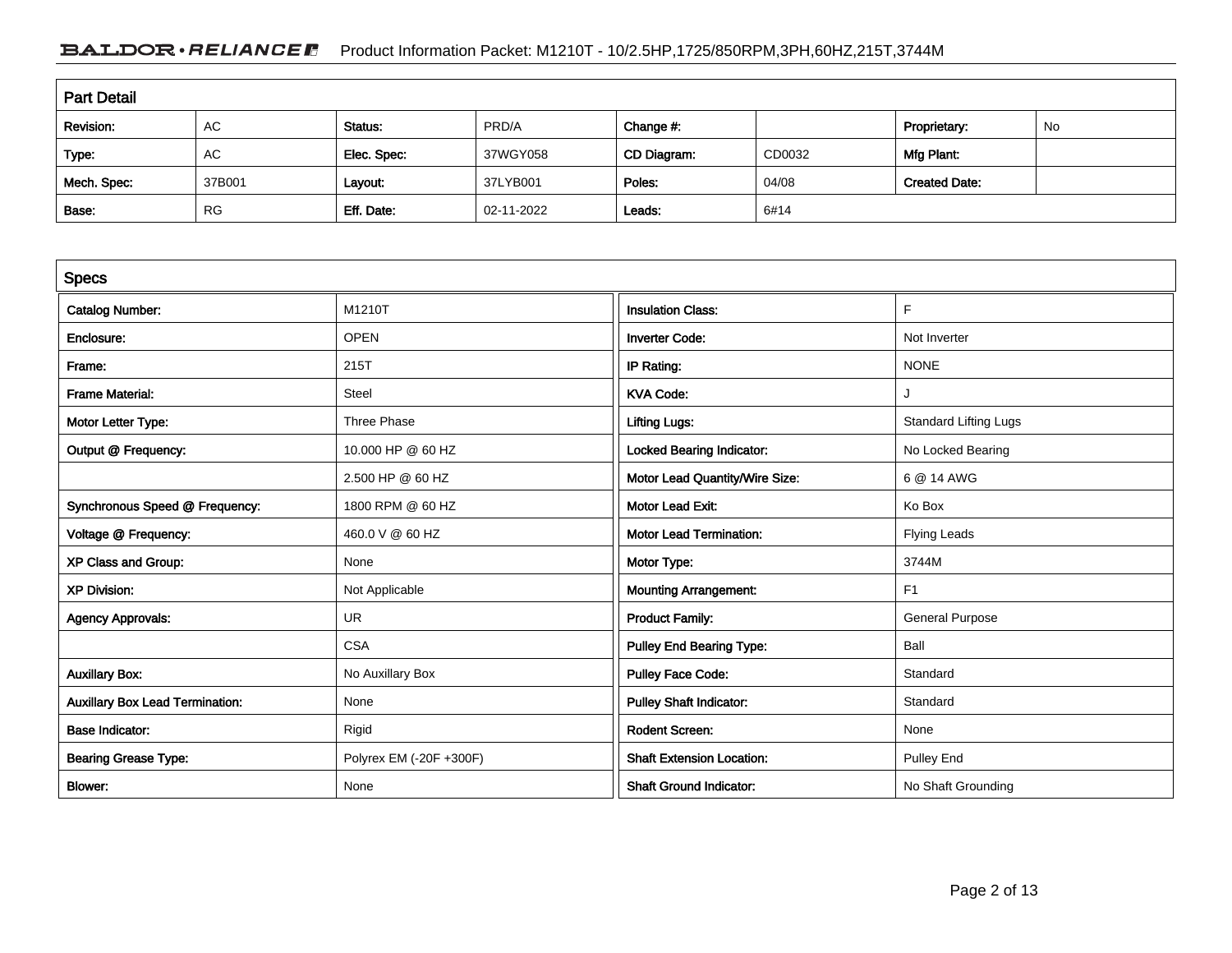| Current @ Voltage:                    | 13,000 A @ 460.0 V        | <b>Shaft Rotation:</b>             | Reversible          |
|---------------------------------------|---------------------------|------------------------------------|---------------------|
| Design Code:                          | в                         | <b>Shaft Slinger Indicator:</b>    | No Slinger          |
| Drip Cover:                           | No Drip Cover             | <b>Speed Code:</b>                 | 2S-1W-VT            |
| Duty Rating:                          | <b>CONT</b>               | <b>Motor Standards:</b>            | <b>NEMA</b>         |
| <b>Electrically Isolated Bearing:</b> | Not Electrically Isolated | <b>Starting Method:</b>            | Direct on line      |
| <b>Feedback Device:</b>               | NO FEEDBACK               | Thermal Device - Bearing:          | None                |
| <b>Front Face Code:</b>               | Standard                  | Thermal Device - Winding:          | None                |
| <b>Front Shaft Indicator:</b>         | None                      | <b>Vibration Sensor Indicator:</b> | No Vibration Sensor |
| Heater Indicator:                     | No Heater                 | <b>Winding Thermal 1:</b>          | None                |
|                                       |                           | <b>Winding Thermal 2:</b>          | None                |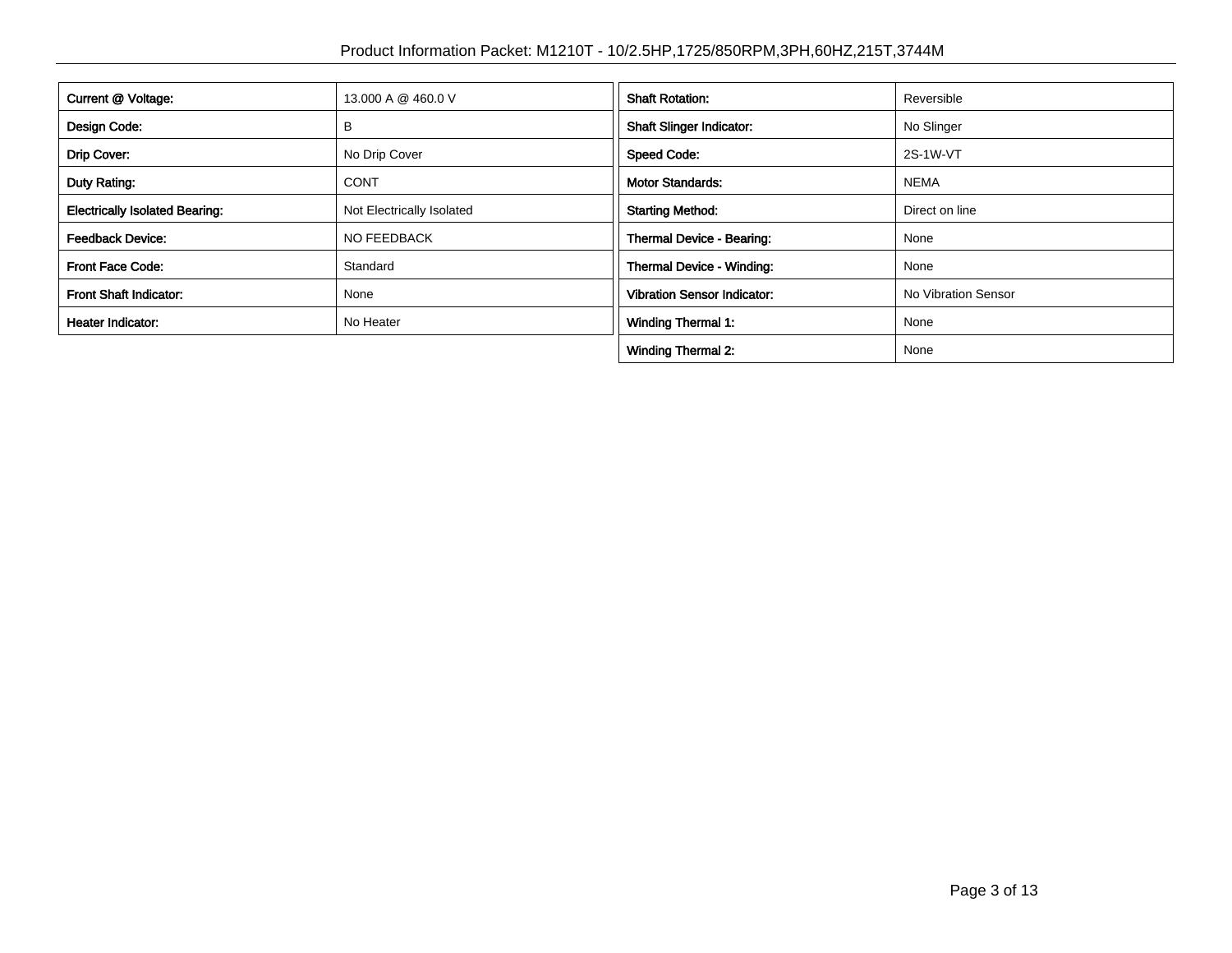### BALDOR · RELIANCE F Product Information Packet: M1210T - 10/2.5HP,1725/850RPM,3PH,60HZ,215T,3744M

| Nameplate NP1256L     |                       |    |                   |                    |                |                    |  |  |  |
|-----------------------|-----------------------|----|-------------------|--------------------|----------------|--------------------|--|--|--|
| <b>CAT.NO.</b> M1210T |                       |    |                   |                    |                |                    |  |  |  |
|                       | <b>SPEC.</b> 37B01Y58 |    |                   |                    |                |                    |  |  |  |
|                       | $HP$ 10/2.5           |    |                   |                    |                |                    |  |  |  |
| $VOLTS$ 460           |                       |    |                   |                    |                |                    |  |  |  |
| $AMP$ 13/5            |                       |    |                   |                    |                |                    |  |  |  |
|                       | RPM 1725/850          |    |                   |                    |                |                    |  |  |  |
| $FRAME$ 215T          |                       |    | $HZ$ 60           |                    |                | PH 3               |  |  |  |
| <b>SER.F.</b> 1.15    |                       |    | CODE <sup>J</sup> | $DES$ <sub>B</sub> |                | CLASS <sup>F</sup> |  |  |  |
| <b>NEMA-NOM-EFF</b>   |                       |    | PF                |                    |                |                    |  |  |  |
|                       | RATING 40C AMB-CONT   |    |                   |                    |                |                    |  |  |  |
| CC                    |                       |    |                   |                    | USABLE AT 208V |                    |  |  |  |
|                       | $DE$ 6307             |    |                   | ODE 6206           |                |                    |  |  |  |
|                       | <b>ENCL</b> OPEN      | SN |                   |                    |                |                    |  |  |  |
|                       |                       |    |                   |                    |                |                    |  |  |  |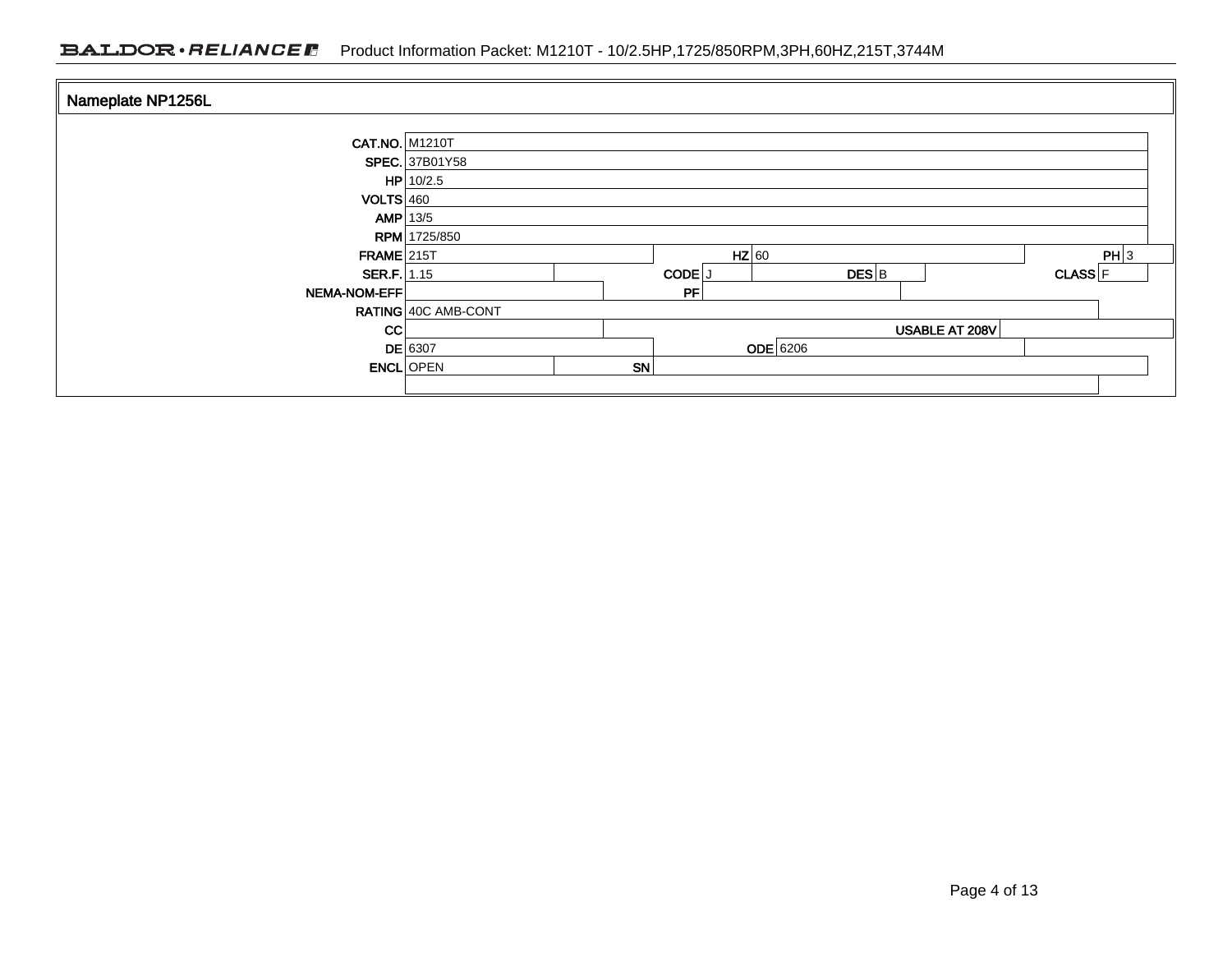| <b>Parts List</b>  |                                          |          |
|--------------------|------------------------------------------|----------|
| <b>Part Number</b> | Description                              | Quantity |
| SA030408           | SA 37B01Y58                              | 1.000 EA |
| RA026449           | RA 37B01Y58                              | 1.000 EA |
| HW3200A01          | 3/8-16X3/4 I-BLT WELDED F/S              | 1.000 EA |
| 37CB3006           | 37 CB CASTING W/1.38 LEAD HOLE @ 6:00    | 1.000 EA |
| 51XW2520A12        | .25-20 X .75, TAPTITE II, HEX WSHR SLTD  | 2.000 EA |
| 11XW1032G06        | 10-32 X .38, TAPTITE II, HEX WSHR SLTD U | 1.000 EA |
| 37EP3203A00        | MASTER, ODE, 206 BRG, GREASER            | 1.000 EA |
| HW4500A01          | 1641B(ALEMITE)400 UNIV, GREASE FITT      | 1.000 EA |
| HW5100A06          | W2420-025 WVY WSHR (WB)                  | 1.000 EA |
| 37EP3204D00        | MASTER, DE, 307 BRG, GREASER             | 1.000 EA |
| HW4500A01          | 1641B(ALEMITE)400 UNIV, GREASE FITT      | 1.000 EA |
| XY3118A12          | 5/16-18 HEX NUT DIRECTIONAL SERRATION    | 4.000 EA |
| 37CB4516           | LIPPED LID FOR 37 FRAME NEC KOBX         | 1.000 EA |
| 51XW0832A07        | 8-32 X .44, TAPTITE II, HEX WSHR SLTD SE | 4.000 EA |
| HW2501F21          | KEY, 5/16 SQ X 2.375                     | 1.000 EA |
| HA7000A02          | KEY RETAINER RING, 1 1/8 DIA, 1 3/8 DIA  | 1.000 EA |
| 85XU0407S04        | 4X1/4 U DRIVE PIN STAINLESS              | 2.000 EA |
| LB1115N            | LABEL, LIFTING DEVICE (ON ROLLS)         | 1.000 EA |
| MJ1000A02          | GREASE, POLYREX EM EXXON                 | 0.050 LB |
| MG1000G27          | MED CHARCOAL METALLIC GREY 400-0096      | 0.028 GA |
| HA3104A17          | 5/16-18X13.250 T-BLT/OHIO                | 4.000 EA |
| LB1119N            | <b>WARNING LABEL</b>                     | 1.000 EA |
| LC0032             | <b>CONNECTION LABEL</b>                  | 1.000 EA |
| <b>NP1256L</b>     | ALUM UL CSA CC INDUSTRIAL MOTOR A60      | 1.000 EA |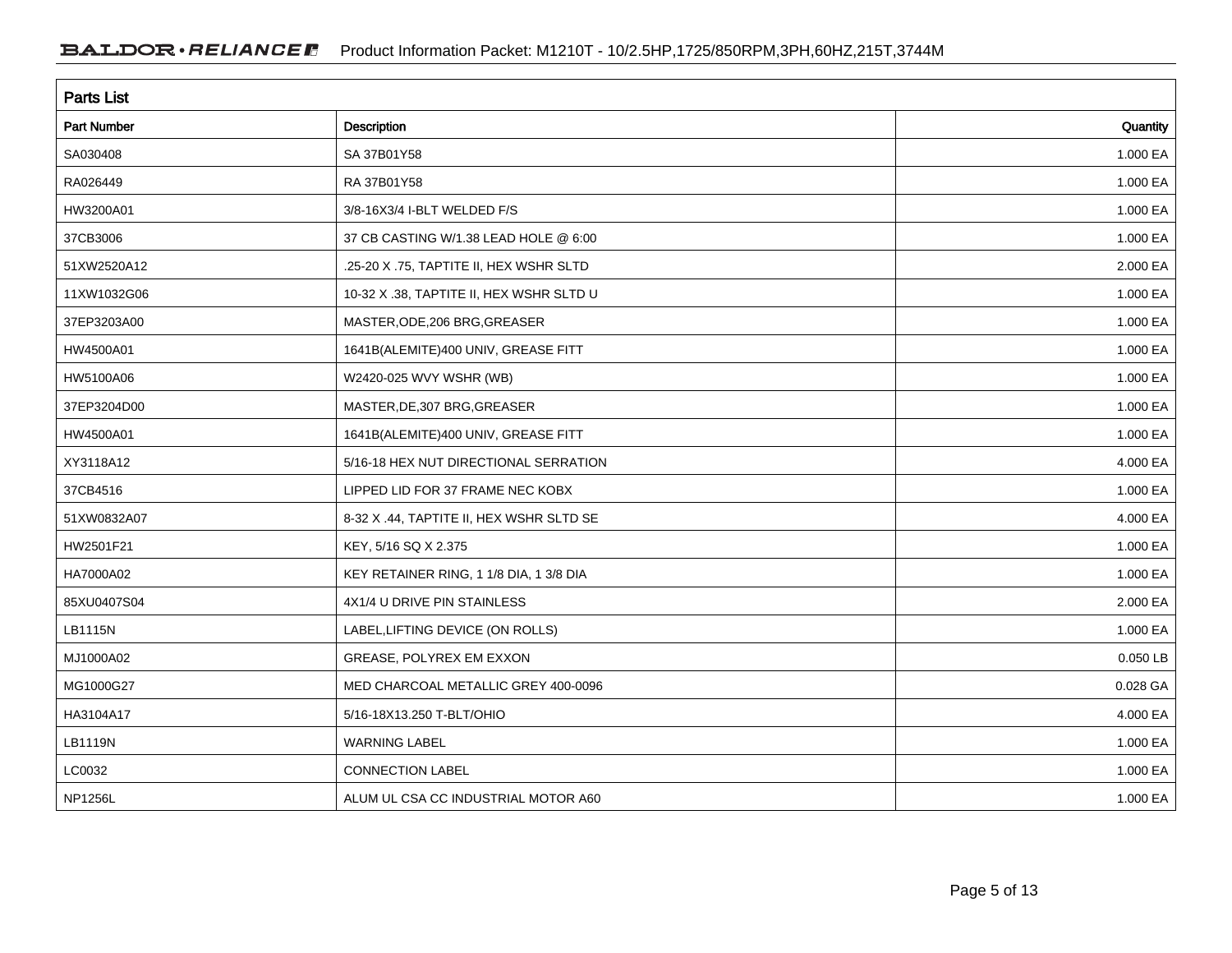| <b>Parts List (continued)</b> |                                         |          |  |  |  |  |
|-------------------------------|-----------------------------------------|----------|--|--|--|--|
| <b>Part Number</b>            | Description                             | Quantity |  |  |  |  |
| 36PA1001                      | PKG GRP, PRINT<br>PK1017A06             | 1.000 EA |  |  |  |  |
| MN416A01                      | TAG-INSTAL-MAINT no wire (2100/bx) 4/22 | 1.000 EA |  |  |  |  |
| PE-0000001                    | <b>ZRTG PE ASSEMBLY</b>                 | 1.000 EA |  |  |  |  |
| FE-0000001                    | <b>ZRTG FE ASSEMBLY</b>                 | 1.000 EA |  |  |  |  |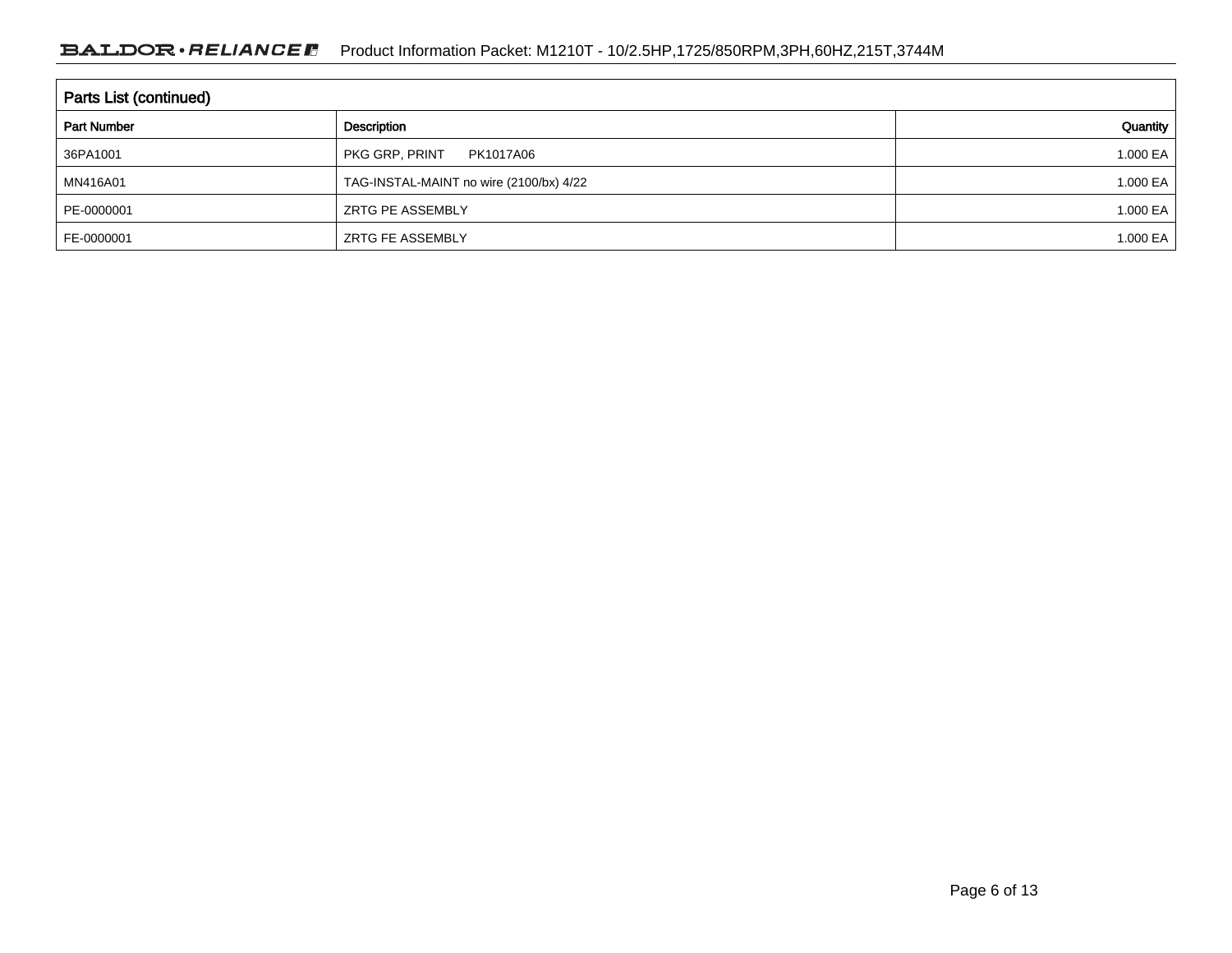| Accessories        |             |            |  |  |  |
|--------------------|-------------|------------|--|--|--|
| <b>Part Number</b> | Description | Multiplier |  |  |  |
| 37-1404            | C FACE KIT  | A8         |  |  |  |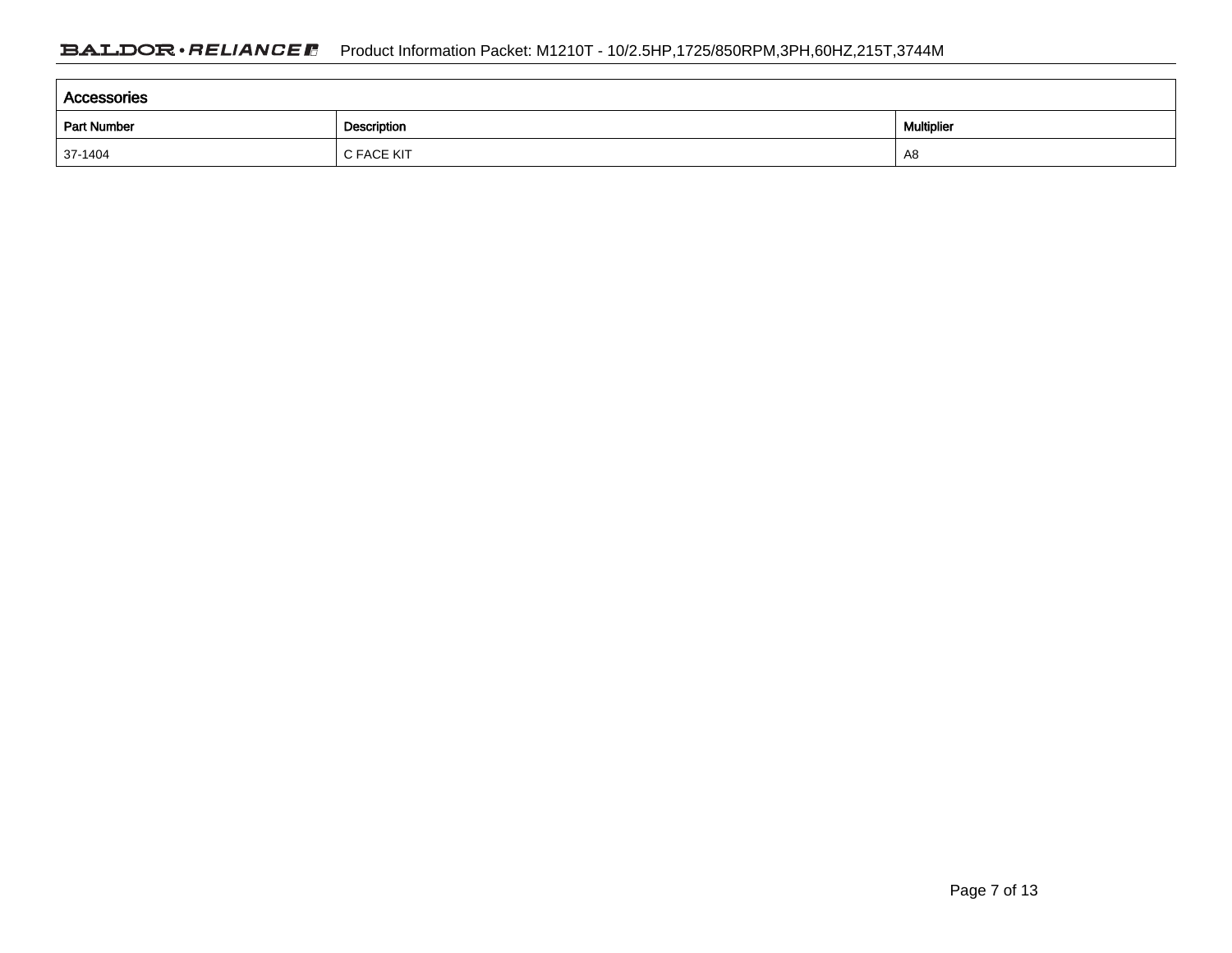#### **AC Induction Motor Performance Data**

#### Record # 12223Typical performance - not guaranteed values

| <b>Winding: 37WGY058-R001</b><br><b>Type: 3744M</b> |                   |              | <b>Enclosure: OPEN</b>                        |                |
|-----------------------------------------------------|-------------------|--------------|-----------------------------------------------|----------------|
| <b>Nameplate Data</b>                               |                   |              | 460 V, 60 Hz:<br><b>High Speed Connection</b> |                |
| <b>Rated Output (HP)</b>                            |                   | 10/2.5       | <b>Full Load Torque</b>                       | 30 LB-FT       |
| <b>Volts</b>                                        |                   | 460          | <b>Start Configuration</b>                    | direct on line |
| <b>Full Load Amps</b>                               |                   | 13/5         | <b>Breakdown Torque</b>                       | 102 LB-FT      |
| <b>R.P.M.</b>                                       |                   | 1725/850     | <b>Pull-up Torque</b>                         | 61 LB-FT       |
| Hz                                                  | 60 Phase          | 3            | <b>Locked-rotor Torque</b>                    | 62 LB-FT       |
| <b>NEMA Design Code</b>                             | <b>B KVA Code</b> |              | <b>Starting Current</b>                       | 83 A           |
| Service Factor (S.F.)                               |                   |              | <b>No-load Current</b>                        | 5.3A           |
| <b>NEMA Nom. Eff.</b>                               | 0 Power Factor    | 0            | Line-line Res. @ 25°C                         | $1.44 \Omega$  |
| <b>Rating - Duty</b>                                |                   | 40C AMB-CONT | Temp. Rise @ Rated Load                       | 76°C           |

#### **Load Characteristics 460 V, 60 Hz, 10 HP**

| % of Rated Load     | 25   | 50   | 75   | 100  | 125  | 150  |
|---------------------|------|------|------|------|------|------|
| <b>Power Factor</b> | 51   | 72   | 82   | 87   | 90   | 91   |
| <b>Efficiency</b>   | 76.3 | 84   | 85.8 | 85.8 | 85   | 83.5 |
| <b>Speed</b>        | 1783 | 1768 | 1752 | 1734 | 1715 | 1694 |
| Line amperes        | 6.1  | 7.8  | 10   | 12.5 | 15.4 | 18.5 |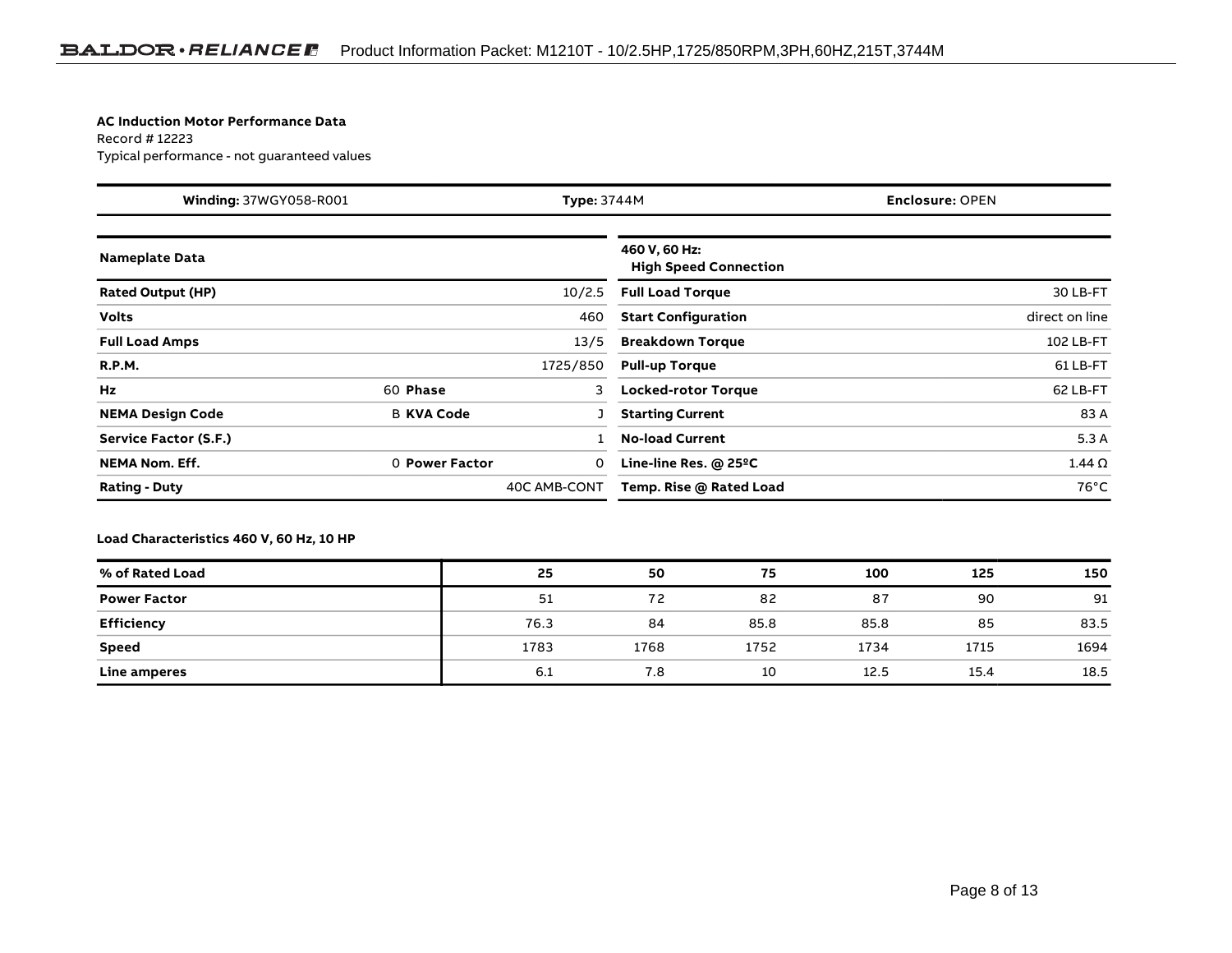

Performance Graph at 460V, 60Hz, 10.0HP Typical performance - Not guaranteed values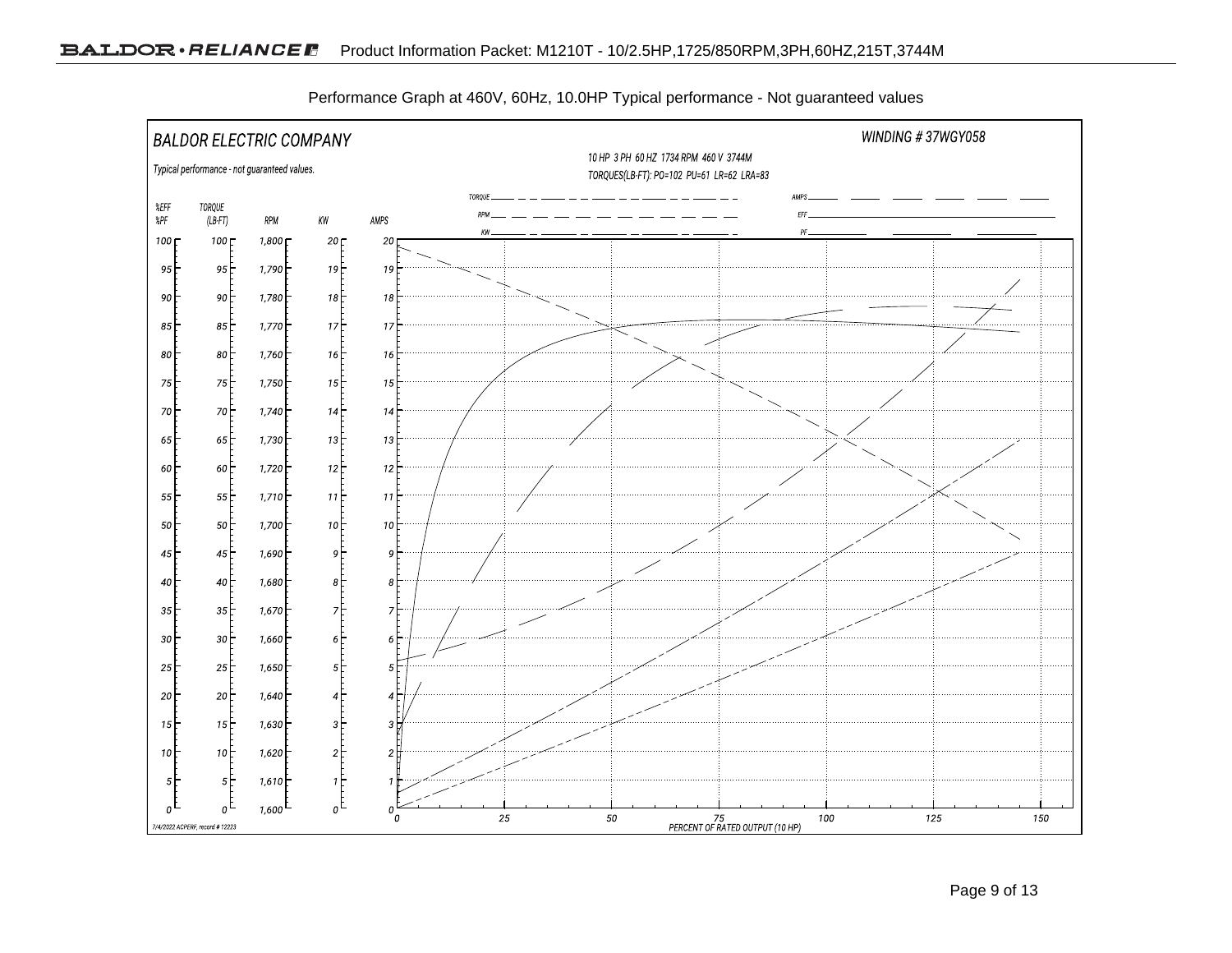#### **AC Induction Motor Performance Data**

#### Record # 12224Typical performance - not guaranteed values

| Winding: 37WGY058-R001<br><b>Type: 3744M</b> |                   |              | <b>Enclosure: OPEN</b>                       |                |
|----------------------------------------------|-------------------|--------------|----------------------------------------------|----------------|
| <b>Nameplate Data</b>                        |                   |              | 460 V, 60 Hz:<br><b>Low Speed Connection</b> |                |
| <b>Rated Output (HP)</b>                     |                   | 10/2.5       | <b>Full Load Torque</b>                      | 15.2 LB-FT     |
| <b>Volts</b>                                 |                   | 460          | <b>Start Configuration</b>                   | direct on line |
| <b>Full Load Amps</b>                        |                   | 13/5         | <b>Breakdown Torque</b>                      | 43 LB-FT       |
| <b>R.P.M.</b>                                |                   | 1725/850     | <b>Pull-up Torque</b>                        | 21 LB-FT       |
| Hz                                           | 60 Phase          | 3            | <b>Locked-rotor Torque</b>                   | 23 LB-FT       |
| <b>NEMA Design Code</b>                      | <b>B KVA Code</b> |              | <b>Starting Current</b>                      | 18.5 A         |
| Service Factor (S.F.)                        |                   |              | <b>No-load Current</b>                       | 3.2A           |
| <b>NEMA Nom. Eff.</b>                        | 0 Power Factor    | 0            | Line-line Res. @ 25°C                        | $5.89\Omega$   |
| <b>Rating - Duty</b>                         |                   | 40C AMB-CONT | Temp. Rise @ Rated Load                      | $51^{\circ}$ C |

#### **Load Characteristics 460 V, 60 Hz, 2.5 HP**

| % of Rated Load     | 25   | 50  | 75   | 100  | 125  | 150 |
|---------------------|------|-----|------|------|------|-----|
| <b>Power Factor</b> | 29   | 45  | 57   | 66   | 71   | 75  |
| <b>Efficiency</b>   | 61.7 | 74  | 78.2 | 79.5 | 79.2 | 78  |
| <b>Speed</b>        | 890  | 882 | 873  | 863  | 852  | 839 |
| <b>Line amperes</b> | 3.3  | 3.6 | 4    | 4.5  | 5.2  | 6   |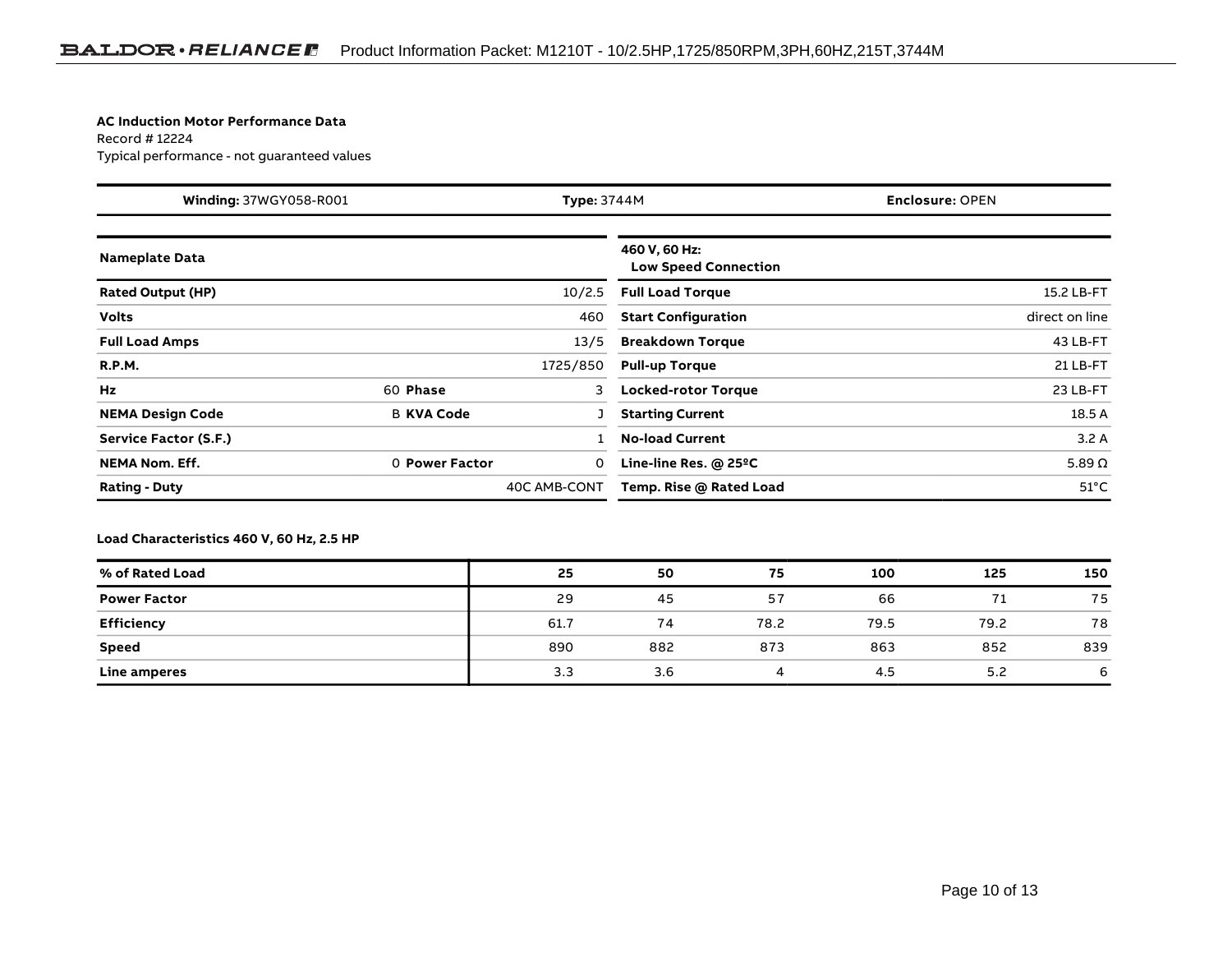

Performance Graph at 460V, 60Hz, 2.5HP Typical performance - Not guaranteed values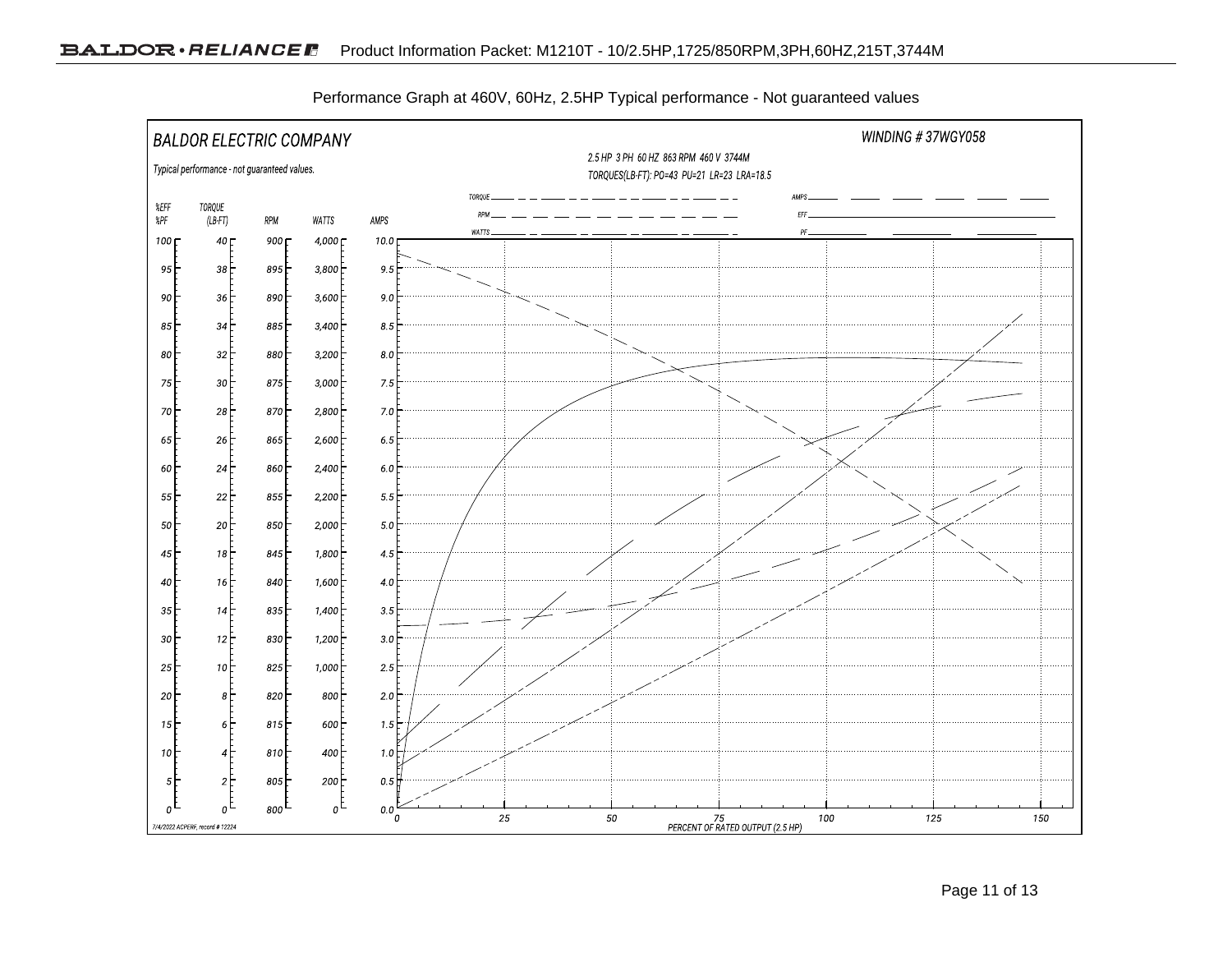

Page 12 of 13